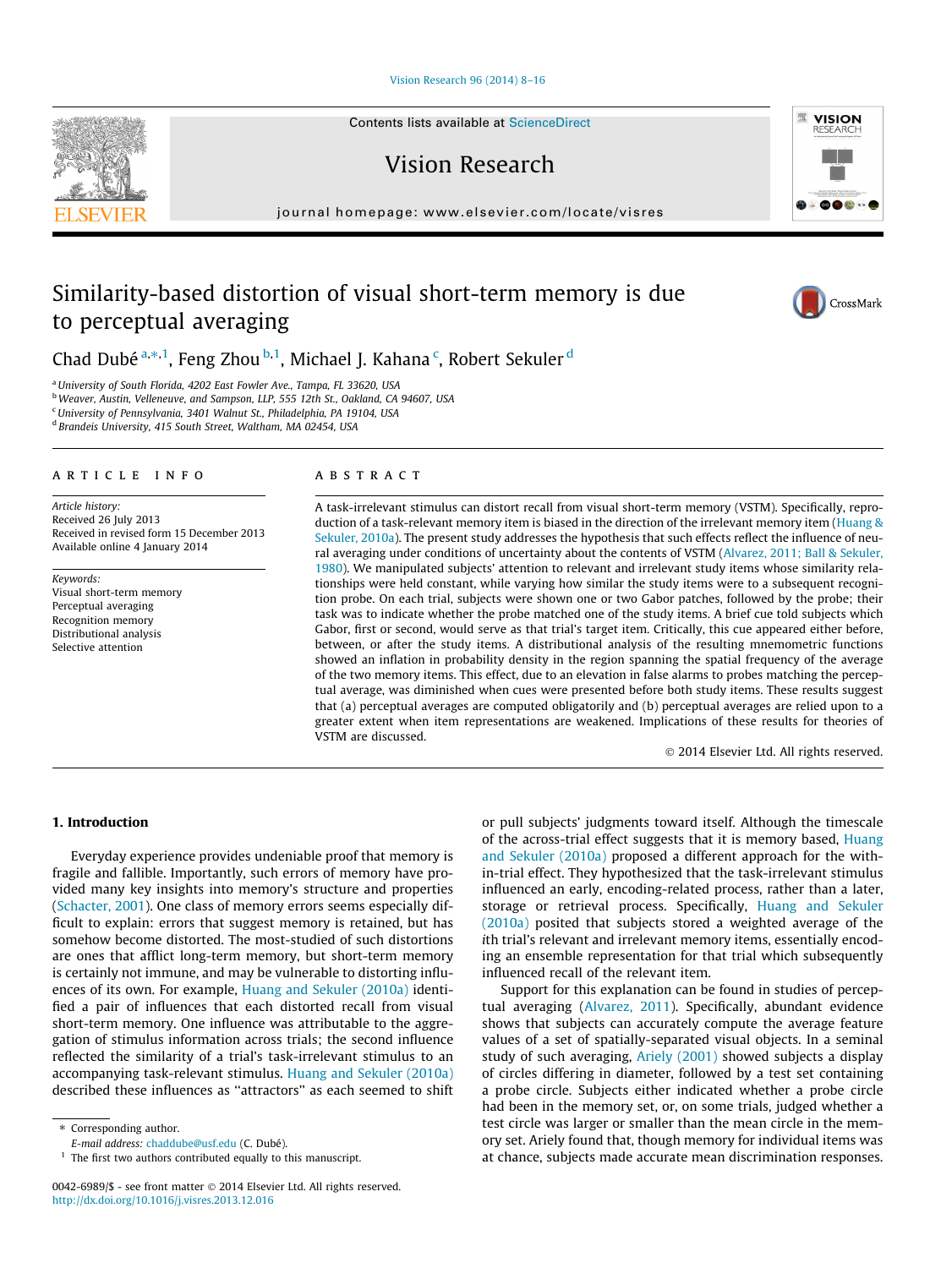He suggested that the visual system relies on two mechanisms, item identification and averaging, and may discard fine-grained information in favor of the average when it is efficient to do so.

More recent work on perceptual averaging suggests such averages are preserved in conditions of divided or diffuse attention ([Albrecht, Scholl, & Chun, 2012; Alvarez & Oliva, 2008, 2009; Chong](#page-8-0) [& Treisman, 2005;](#page-8-0) but see [Emmanouil & Treisman, 2008](#page-8-0)). Additionally, it has been shown that averages are computed not just over items presented in a particular visual display, but may also be computed over items presented on successive trials ([Albrecht](#page-8-0) [& Scholl, 2010; Haberman, Harp, & Whitney, 2009](#page-8-0)). The latter finding suggests a link between perceptual averaging and the effect reported by Huang and Sekuler, which involved stimuli presented in sequence.

Despite the growing literature on perceptual averaging in VSTM, the conditions determining the influence of such averaging have not been widely explored. What, if anything, determines the extent to which averages are relied upon in VSTM? Assuming that (i) memory load weakens individual VSTM representations and (ii) averages are nonetheless preserved in such conditions, it seems likely that the influence of perceptual averaging may depend (at least in part) on memory load (see, e.g., [Ball & Sekuler, 1980,](#page-8-0) for supporting evidence related to this point). However this is by no means guaranteed: most studies of perceptual averaging explicitly required estimates of such averages. It is not clear that averages are computed obligatorily, let alone that they influence responses that do not nominally require reliance on averages.

The current study addresses two key hypotheses: first, that perceptual averages influence recognition responses in the absence of an explicit requirement to compute averages, and second, that reliance on averages will increase under conditions that promote uncertainty about VSTM's fidelity [\(Ball & Sekuler, 1980](#page-8-0)). On most trials of the current experiment, two study items (Gabors) were presented successively, followed after a short delay by a test probe (another Gabor, henceforth denoted  $\bf{p}$  ). A visual cue presented at one of several possible times relative to the study items indicated which item, either  $s_1$  (the first stimulus) or  $s_2$  (the second), had to be remembered, and was therefore task-relevant. The subject judged whether the probe's spatial frequency matched the spatial frequency of the task-relevant study item. In order to manipulate selective attention's influence on encoding processes, an attention-directing cue was presented at different times relative to the two study stimuli.

An important aspect of the current design is its inclusion of a graded manipulation of  $\bf{p}$  –s similarity. Specifically, we fixed the similarity of  $s_1$  to  $s_2$ , and applied a "roving probe" technique to the test probes, in which p can take on one of several (in this case, 15) similarity values relative to the study items. By using this technique, it is possible to map out mnemometric functions, indices of memory strength's distributions ([Sekuler & Kahana, 2007;](#page-8-0) [Williams, Titchener, & Boring, 1918; Zhou, Kahana, & Sekuler,](#page-8-0) [2004](#page-8-0)). To these distributions, we fit Skew-Normal functions ([Azzalini, 1985, 1986; Bansal, Maadooliat, & Wang, 2008](#page-8-0)), which allowed us to directly measure changes in the spread and skew of the observed mnemometric functions. As we will demonstrate, such distributional analyses provide a powerful window onto the effects of interest, which could be obscured or distorted in an analysis restricted to coarser measures such as mean response rate (see [Balota & Yap, 2011,](#page-8-0) for further arguments in favor of distributional analyses).

To preview the outcome, our distributional analysis of subjects' recognition responses suggests that, under conditions of memory load, subjects rely more heavily on ensemble representations, matching probes to a perceptual average of  $s_1$  and  $s_2$ . Thus, our results support a perceptual averaging account of Huang and Sekuler's distortion effect. Furthermore, our results suggest that averages are computed obligatorily, and are relied on in order to compensate for imperfections in VSTM representations.

## 2. Methods

On each trial two study items, Gabor patches ( $s_1$  and  $s_2$ ), were presented sequentially in the center of the computer screen, followed by a centrally-presented probe Gabor, **p**.<sup>2</sup> The Gabor patches varied in spatial frequency, and on each trial a subject made a recognition judgment, reporting whether p's spatial frequency matched or did not match the remembered spatial frequency of one of the study items. Cues introduced at various times during a trial instructed the subject to attend to one or both of the study items, and to base their recognition judgments on the attended item(s). The cue to direct attention was meant to promote a temporary, top-down attentional selection of a study item that occupied a particular ordinal position in the sequence of study items, thereby strengthening its representation.

The propensity of any lure stimulus (i.e. a non-matching  $\mathbf{p}$ ), to draw false recognitions varies with that lure's similarity to study items: other things being equal, a lure that is similar to one or more study items will attract more false recognitions than one that is dissimilar to the study items ([Sekuler & Kahana, 2007](#page-8-0)). Various experimental manipulations, including manipulations of attention, can alter the proportion and distribution of false recognition responses. Therefore, the set of possible lures in our experiment was constructed so as to maximize sensitivity to the effects in which we were interested. Specifically, we tested subjects with probes whose spatial frequencies roved along the frequency dimension within which  $s_1$  and  $s_2$  were situated.

#### 2.1. Subjects

Six male and eight female paid volunteers completed the experiment; two additional subjects began but failed to complete the multi-session experimental protocol. All subjects had normal or corrected-to-normal Snellen acuity, and normal contrast sensitivity as measured with Pelli–Robson charts ([Pelli, Robson, & Wilkins,](#page-8-0) [1988\)](#page-8-0).

#### 2.2. Apparatus

Stimuli were generated and displayed using Matlab and extensions from the Psychophysics and Video Toolboxes [\(Brainard,](#page-8-0) [1997; Pelli, 1997\)](#page-8-0). Stimuli were presented on a 14-in. cathode ray tube monitor with a refresh rate of 95 Hz, and a screen resolution of 800  $\times$  600 pixels. Routines from the Video Toolbox were used to calibrate and linearize the display. The mean luminance of the display was maintained at  $36 \text{ cd/m}^2$  throughout the experiment.

## 2.3. Conditions

The experiment comprised eight main conditions in which we varied the stimulus or stimuli that had to be attended and remembered. In all conditions save a single baseline condition described below, on each trial three Gabor patches were presented sequentially  $(s_1, s_2,$  and **p**), for 500 ms each. A three-second retention interval separated the disappearance of  $s_2$  and the onset of **p**. At the end of a trial, subjects judged whether  $\mathbf p$  had been among the study items or not. To minimize the possibility that subjects could base judgments exclusively on retinotopic matches between local

<sup>&</sup>lt;sup>2</sup> A Gabor stimulus comprises a sinusoidally modulated luminance grating windowed by a Gaussian.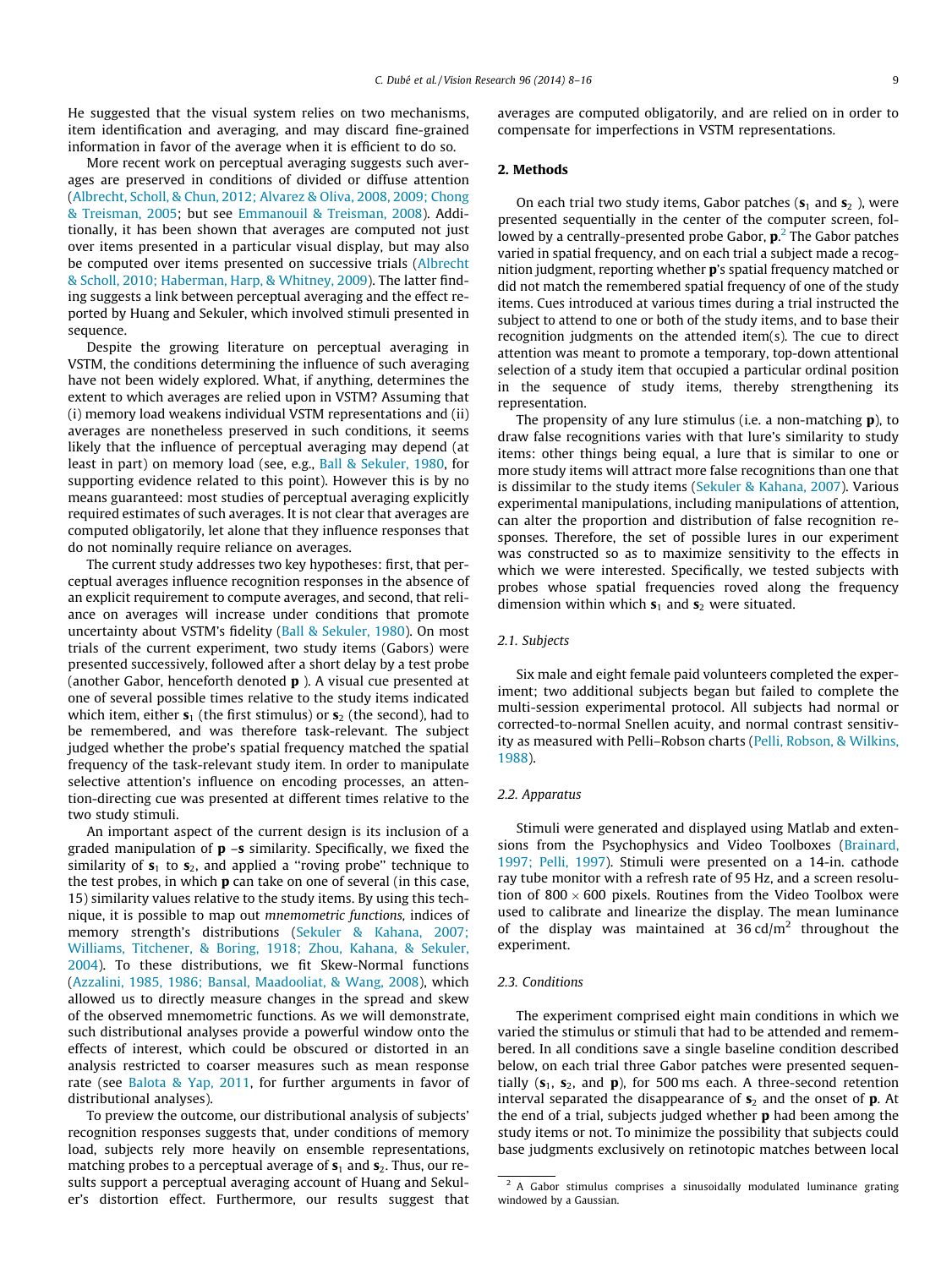features, the absolute phases of both horizontal and vertical components were randomly varied from stimulus to stimulus within a trial. Stimuli on each trial shared a single, common horizontal spatial frequency. As a result, only the other, vertical spatial frequencies' differences were relevant to the task.

Fig. 1 represents the experiment's eight conditions (white ovals) in schematic form. Six of these conditions involved a manipulation of selective attention; two of them did not. We begin with a description of the two baseline conditions, in which attention was not directed to any particular, designated stimulus. In one of these non-selective conditions, which we designate as Both, the letter B was presented for 1000 ms before  $s<sub>1</sub>$ , instructing the subject to attend to and remember both  $s_1$  and  $s_2$ , and to judge whether p matched either study item. In the other non-selective condition, the letter S appeared for 1000 ms at the beginning of a trial, signaling that only a single study item would be presented on that trial. This condition is designated as Single. Note that Single comprises a simple delayed discrimination task, which provided a baseline against which memory in other conditions could be compared. We expected that the two non-selective conditions, Single and Both, would produce performance at the upper and lower bounds of recognition, respectively, thereby bracketing the performance generated in the six conditions of selective attention.

In the selective attention conditions, during the 1000 ms interval immediately before the presentation of  $s_1$ , between  $s_1$  and  $s_2$ , or after  $s_2$ , a visual cue, the numeral "1" or "2," was presented for 1000 ms at the center of the display. This numeral cued the subject to attend to either  $s_1$  or  $s_2$ , for "1" or "2," respectively. Subjects were instructed that only the attended stimulus item was relevant to their recognition judgment of whether p did or did not match the cued study stimulus. Six different conditions of selective attention were produced by factorially combining three different times at which a cue could occur and two different study items that could be attended. We designate conditions in which a cue occurred before/between/after the study items as Pre/Mid/Post, respectively. Further, we designate conditions as 1 and 2 according to serial position, first or second, of the attended study item. This system for designating conditions produces six unique binomial designations: Pre-1, Mid-1, Post-1, Pre-2, Mid-2, and Post-2.

A fixation cross remained visible at the center of the screen throughout the experiment except when a stimulus or a cue was being displayed. The conditions of selective attention were tested in randomly-interspersed blocks of 80 trials each. Conditions Single and Both were run in dedicated blocks of their own; but Pre-1 and Pre-2 trials were intermingled in a block, as were Mid-1 and Mid-2 in other blocks, and Post-1 and Post-2 in other blocks still. Conditions were presented in blocks so as to avoid forcing subjects to make random, trialwise changes in attentional strategy. Importantly, the blocking used here gave subjects no indication as to what item would be task-relevant on a given trial (with the exception of Single). Thirteen of the subjects produced a total of 3390 trials each, distributed over 15 sessions; one subject served in additional sessions, producing a total of 6780 trials. This subject's data were consistent with those of the other subjects.

## 2.4. Stimuli

In each stimulus one vertical and one horizontal sinusoidalluminance grating were superimposed. As explained below, the spatial frequency of only the vertical component was actually task-relevant. Each sinusoidal component's Michelson contrast was set to 0.2, a value well above the threshold for detection. Each stimulus subtended  $6^{\circ}$  visual angle at a viewing distance of 82 cm. To minimize edge effects, the luminance gratings were windowed



Fig. 1. Schematic representation of sample trials associated with various conditions of stimulus presentation and attentional cues in the experiment.  $s_1$ ,  $s_2$ , p were presented sequentially. On some trials, the letter "B" appeared before  $s_1$ , and the subjects were required to attend to and decide on both  $s_1$  and  $s_2$ . On other trials, when the letter "S" appeared at the start of a trial, only a single stimulus s followed. Finally, in selective attention trials, a numeral, either "1" or "2," occupied one of three intervals, prompting the subjects to attend to  $s_1$  or  $s_2$ , respectively.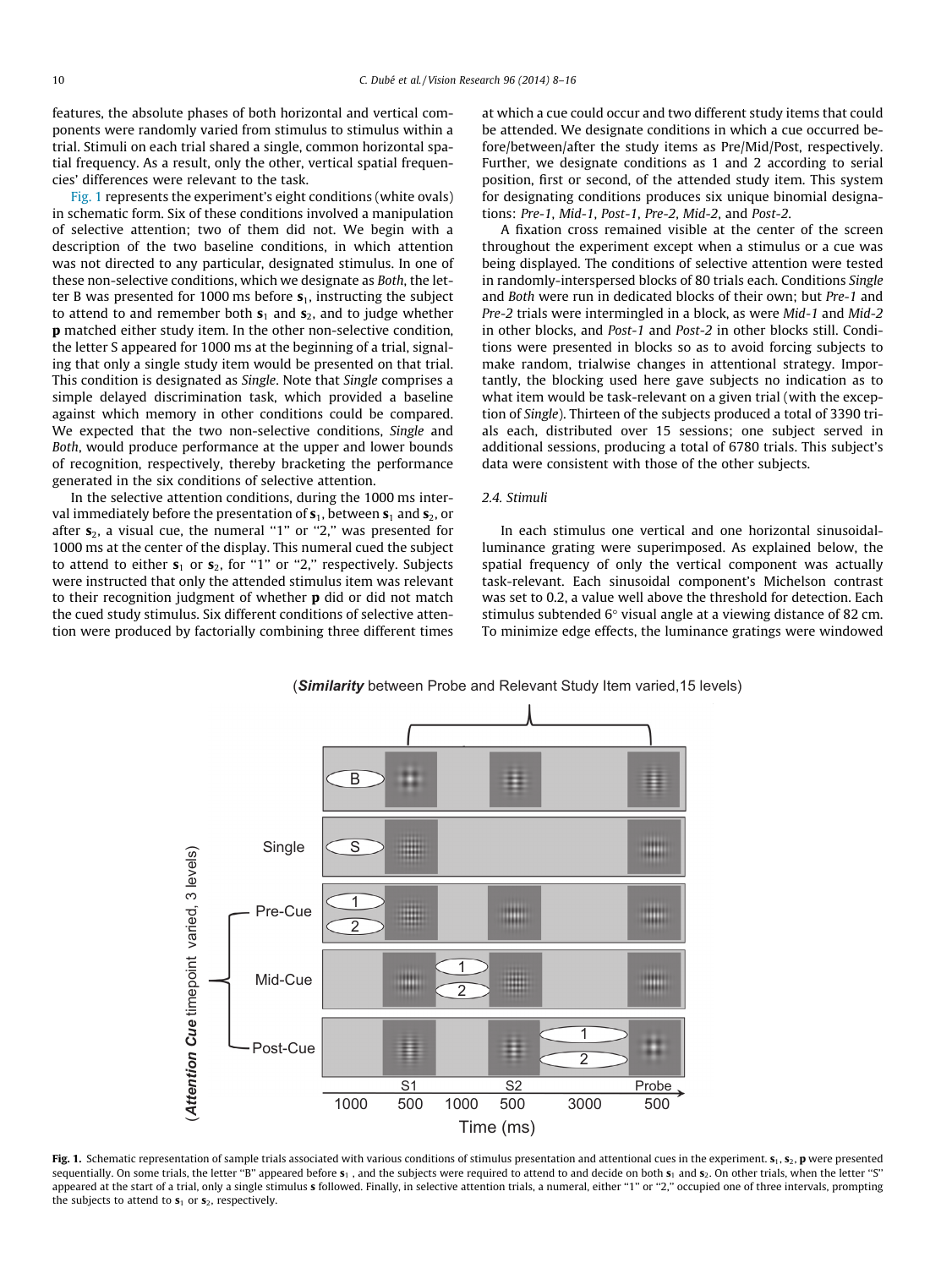by a circular 2-D Gaussian function whose space constant was 1 visual angle. Viewing was binocular, with the subject's head supported by a chin-and-forehead rest 114 cm from the display. Additional details of stimulus construction can be found elsewhere ([Kahana et al., 2007](#page-8-0)).

Prior to memory testing, each subject's 2-interval forced-choice spatial frequency discrimination threshold was measured with QUEST, an adaptive psychophysical algorithm [\(King-Smith et al.,](#page-8-0) [1994;](#page-8-0) [Watson & Pelli, 1983\)](#page-8-0). As implemented here, QUEST identified the difference in spatial frequency that sufficed to produce 75% correct identification of the higher spatial frequency of two gratings. This stimulus normalization was meant to control individual differences in visual encoding as a source of variation in recognition performance ([Kahana et al., 2007;](#page-8-0) [Zhou, Kahana, & Sekuler,](#page-8-0) [2004](#page-8-0)). The resulting Weber fractions for different subjects ranged from 0.10 to 0.23. Each subject's Weber fraction was then used to normalize the stimuli with which that subject's recognition memory would be tested. Each subject's stimulus set for the recognition experiment comprised Gabors whose sinusoidal components' spatial frequencies were defined by the relation

$$
f = f_0 \left(1 + K_s\right)^n \tag{1}
$$

where  $f_0$  is a fixed base frequency,  $K_s$  is a subject's Weber fraction, and  $n$  is the desired distance from the base frequency, in justnoticeable difference (JND ) units.

$$
K_s = \frac{\Delta f}{f} \tag{2}
$$

where  $\Delta f$  is the JND for spatial frequency. As a result, the spatial frequency of evey stimulus could be expressed in JND units.

Within a trial, the horizontal frequency for all three gratings was held constant, but varied between trials, taking random values drawn from a uniform distribution bounded by 0 and 7.0 c/deg. The vertical frequency of each grating was scaled to an individual subject's Weber fraction for spatial frequency. The geometric mean of each trial's study gratings was set to seven JNDs above a randomlychosen minimum reference spatial frequency, which ranged from 1.0 to 2.0 c/deg. The value of this geometric mean, in c/deg, varied from trial to trial, so in order to aggregate data over trials, we normalized each trial's geometric mean frequency to the same constant value. The difference between the study gratings' vertical frequencies,  $|s_1 - s_2|$ , was fixed at 8 *JNDs*. This substantial difference between study items was meant to minimize interactions between their perceptual representations ([Graham, 1989](#page-8-0)).

Target  $(T)$  trials, on which **p** matched one of the study items, and Lure  $(L)$  trials, on which **p** matched no study item, occurred with equal frequency. To encourage subjects to attend to and remember both study items, on  $T$  trials,  $p$  equally often matched  $s_1$  or  $s_2$ . On L trials, **p**'s spatial frequency was drawn from a discrete uniform distribution ranging from (i) three JNDs below the spatial frequency of that trial's lower spatial frequency study item, to (ii) three JNDs units above the spatial frequency of that trial's higher spatial frequency study item. On half the trials,  $s<sub>1</sub>$ 's vertical spatial frequency was less than  $s_2$ 's; on the remaining trials, the reverse was true. For any trial, p's vertical frequency was chosen from a set of 15 discrete values evenly spaced along a logarithmic scale on which neighboring values differed by one JND. Because each trial's minimum possible spatial frequency came from a randomly-chosen value, the actual values of spatial frequency (in c/ deg) that could be presented varied from one trial to another. For each trial, p's spatial frequency was drawn from a discrete distribution centered around the geometric mean of that trial's spatial frequencies for  $s_1$  and  $s_2$ . On L trials each of the 15 possible **p** values was tested 10 times in each session; on T trials, each p value was tested 75 times.

#### 2.5. Procedure

Subjects initiated each trial by pressing a key on a keyboard linked to the computer that controlled the experiment. Then, after the trial's stimuli had been presented, subjects pressed computer keys corresponding to ''Yes'' and ''No'', signaling their judgment that **p** matched or did not match the target stimulus. Subjects had been instructed to respond as accurately and quickly as possible. The computer produced distinctly different tones after correct and incorrect responses, providing trial-wise knowledge of results.

In order to ensure compliance with the instructions to maintain fixation, video images of subjects' eyes were recorded for online monitoring and for subsequent offline analysis. A light-emitting diode not visible to the subject tagged the attentional conditions and the duration of each stimulus. When a live video showed signs of non-compliance, the subject was reminded of the experiment's requirements. One subject had to be excluded from the experiment because of repeated failures to comply with instructions to maintain fixation.

After the experiment was complete, three judges who were blind to the experimental aims viewed sample videos, and identified any shifts in gaze away from the screen. Calibration tests showed that intentional shifts of  $1^\circ$  visual angle were easily detected in the videos. Such shifts were rare, occurring on fewer than 2% of the trials in the video clips examined. Equally important, the frequency of shifts was no higher when an irrelevant stimulus was being presented ( $\bar{x} = .015$ , SEM = .003) than when the stimulus was relevant ( $\bar{x} = .018$ , SEM = .003). We conclude that any effects that might result from shifts of gaze are minimal and not confounding.

## 3. Results

Subjects' binary recognition responses were transformed into a graphical format that [Zhou, Kahana, and Sekuler \(2004\)](#page-8-0) termed a mnemometric function. Each mnemometric function expresses the proportion of 'Yes' responses, hereafter P (Yes), as a function of p's spatial frequency. Here, p's spatial frequency is defined relative to the spatial frequencies of the study item(s). A mnemometric function reflects the strength of the remembered item or items at the spatial frequency sampled by p (see [Sekuler & Kahana, 2007;](#page-8-0) [Williams, Titchener, & Boring, 1918;](#page-8-0) [Zhou, Kahana, & Sekuler,](#page-8-0) [2004](#page-8-0)).

### 3.1. Baseline conditions: Single versus Both

We begin with baseline comparisons involving mnemometric functions produced in the two conditions that did not explicitly invoke selective attention. These two conditions were Single, with only a single study item presented on each trial, and Both, with subjects instructed to give equal attention to two study items. [Fig. 2](#page-4-0)A shows the mnemometric functions for these conditions, with response rates normalized to sum to one in each condition. This was done in order to facilitate the modeling of subjects' functions, and to provide a clearer picture of the distribution of subjects' response rates. Note that as only one study item was presented in Single, the designations  $s_1$  and  $s_2$  do not apply to that condition, although spatial frequency (4 or 12 JNDs) does. Data from the Both condition are averaged over the Lower/Higher variable. This designation indicates whether  $s_1$  was lower or higher in spatial frequency than  $s_2$ , as there were two items presented in this condition. We averaged over data from conditions of the same spatial frequency, to preserve any differences in spread as a function of Lower/Higher.

Notice first that, as expected, the peaks of each mnemometric function are well aligned with the study items' spatial frequencies.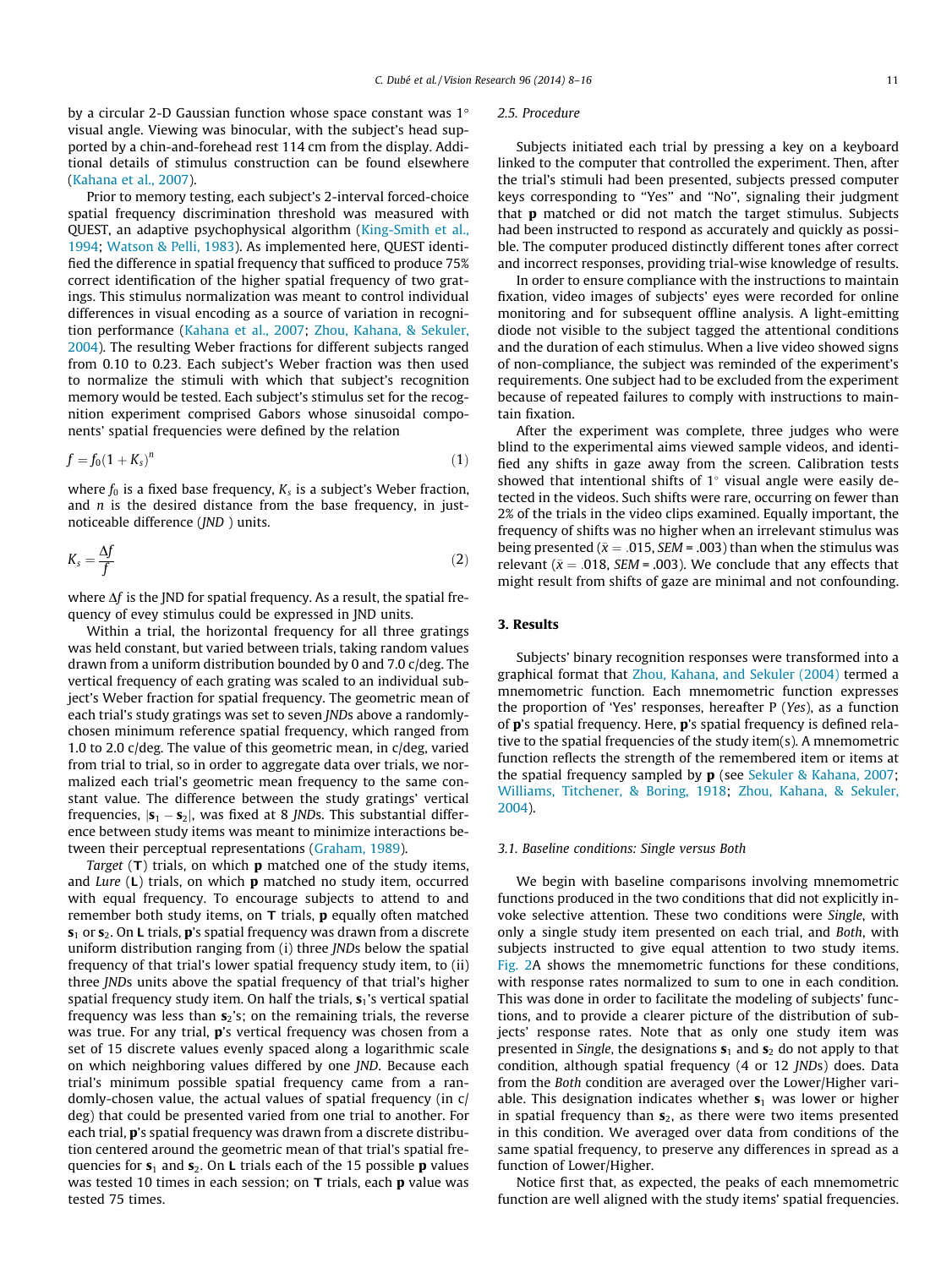<span id="page-4-0"></span>

Fig. 2. Mnemometric functions for the two conditions that involved no manipulation of selective attention. Single and Both, and predictions from the probability summation model. Here, the data from the Both condition are averaged over the order of presentation of the Lower and Higher spatial frequency study items (order had little effect on the data). Panel A: mnemometric functions for the baseline conditions and probability summation. Panel B: predictions for the Both condition, derived from probability summation of the two Single conditions, expressed as deviations from the observed Both data (Both – Probability Summation). The figure shows an inflation in probability density in the region between the values of the study items (vertical dotted lines) of the two Single conditions. Error bars represent 95% CIs of the difference at each JND point.

In other words, hit rates are highest when p actually matches an item in memory. Moreover, peak recognition performance with Single ( $\bar{x} = 0.79$ ) is significantly higher than the performance achieved with either study item,  $\boldsymbol{s}_1$   $(\bar{x}=0.59)$  or  $\boldsymbol{s}_2$   $(\bar{x}=0.67)$ , in the Both condition,<sup>3</sup>  $t(13) = 6.48$ ,  $p < .0001$ , and  $t(13) = 4.98$ ,  $p < .001$ , respectively. This advantage shown by the *Single* condition reflects the impact of memory load, that is, the impact of having to hold two items in short-term memory rather than just one. Most importantly, it indicates that the increased memory load did indeed produce weakened memory representations of each study item.

Next, we examined the data for a serial order effect, which is a hallmark of experiments using paradigms like ours. We compared P (Yes) for the first and second study items of the Both condition. The results show that P (Yes) for  $s_2$  was higher than P (Yes) for  $s_1$ ,  $t(13) = 2.71$ ,  $p < .05$ . This modest but statistically significant recency effect aligns with previous findings produced with similar stimuli and comparable numbers of study items ([Kahana & Sekuler,](#page-8-0) [2002;](#page-8-0) [Kahana et al., 2007;](#page-8-0) [Zhou, Kahana, & Sekuler, 2004](#page-8-0)).4

Turning to the shapes of the distributions, it is clear from inspection of Fig. 2A that false alarm rates in the Both condition are elevated for probes that fall near the average of  $s_1$  and  $s_2$  in JND units (i.e. near 8 JNDs), relative to the corresponding response rates for each of the Single conditions. This suggests an influence of perceptual averaging in the Both condition, which would produce a VSTM representation whose spatial frequency falls between those of  $s_1$  and  $s_2$ .

To assess this potentially important effect, we began by estimating distributional parameters of the Single data. To do so, we fit a truncated Skew-Normal distribution ([Azzalini, 1985, 1986;](#page-8-0) [Bansal, Maadooliat, & Wang, 2008](#page-8-0)) to each observed mnemometric function, for each subject. (Truncated distributions were used as responses were only collected over a range of 0–15 JNDs). The Skew-Normal distribution is the product of a Gaussian probability

density function and its cumulative distribution function. More formally, the Skew-Normal function is defined as:

$$
f(x) = \frac{2}{\sigma} \phi \left( \frac{x - \mu}{\sigma} \right) \Phi \left( \lambda \frac{x - \mu}{\sigma} \right) \tag{3}
$$

where  $\phi$  denotes the Gaussian pdf,  $\Phi$  is the corresponding cdf, and  $\lambda$ is a weight that determines the direction and degree of skewness. Values of  $\lambda > 0$  produce positive skew, values  $< 0$  produce negative skew, and  $\lambda = 0$  reduces to the normal distribution (in this case, truncated between 0 and 15 jnds). We fit separate truncated Skew-Normals to each Single condition, centered on the target JND value for each, for each subject. This allowed us to more clearly assess differences between the shapes of the distributions in this and later mnemometric analyses. Fits were obtained by using the optim procedure in R [\(R Development Team, 2006\)](#page-8-0) to minimize the RMSD between the predicted and observed response probabilities in each condition.

The resulting functions are plotted as solid lines in Fig. 2A. The average best-fitting  $(\sigma, \lambda)$  parameter pairs for Single<sub>Lower</sub> and Single<sub>Higher</sub> were (1.28, -.04) and (1.91,.01), respectively. Paired comparisons confirmed that while  $\lambda$  did not differ across conditions (and, therefore, did not exceed zero),  $t(13) = 1.20$ ,  $p = .25$ ,  $\sigma$  was clearly greater for Single<sub>Higher</sub>,  $t(13) = 6.87$ ,  $p < .001$ . As this significant difference in  $\sigma$  does not impact our subsequent analyses or conclusions, which depend on changes in the  $\lambda$  parameter with attention (see below), we reserve discussion of this effect for the General Discussion.

Next, we used the parameters of the best-fitting Skew-Normal distribution to generate predictions for the Both condition, assuming simple probability summation of independent visual pattern analyzers [\(Graham, 1989](#page-8-0)). Our question is simple: can the mnemometric function obtained for the Both condition be described as an additive combination of inputs from independent analyzers tuned to  $s_1$  and  $s_2$ ? If so, the function generated via probability summation of the observations from the two Single distributions should not be exceeded by the observed distribution of Both responses between  $s_1$  and  $s_2$ . In other words, probability summation formalizes the null hypothesis that perceptual averages do not contribute to the recognition responses observed in the Both condition.

<sup>&</sup>lt;sup>3</sup> These means are prior to normalization.

 $4$  This effect is not apparent in Fig. 2, which averages across the two Both<sub>Lower</sub> and Both<sub>Higher</sub> conditions. Neither the small recency effect in these data, nor the manner in which the data were averaged (aligning based on whether  $s_1$  or  $s_2$  matched the probe, or whether  $s_1$  was Higher or Lower) had any effect on the modeling results reported later in this analysis.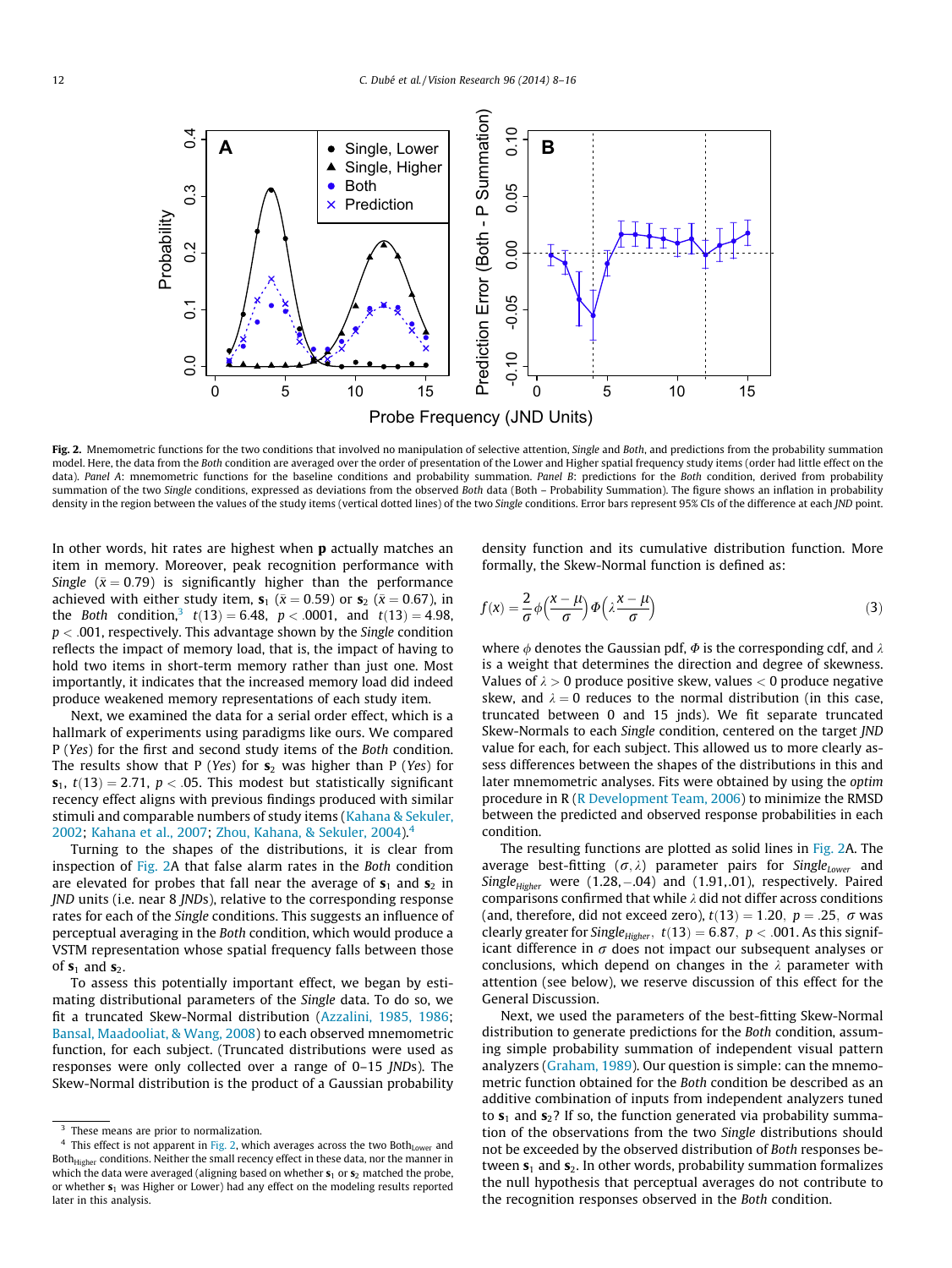<span id="page-5-0"></span>

Fig. 3. The mnemometric functions from trials in the Single, Pre-Cue, Mid-Cue, and Post-Cue conditions. Shown are the normalized proportions of 'Yes' responses generated as p roves along the spatial frequency dimension. Observed data are shown as circles, predictions from the best-fitting parameters of the Skew-Normal distribution are shown as solid lines. Error bars are within-subject standard errors ([Loftus & Masson, 1994](#page-8-0)). Panel A: data from conditions in which  $s_1$  was designated as the task-relevant study item. Panel B: data from conditions in which  $s_2$  was designated as the task-relevant study item.

In the current experiment, stimuli varied only in the vertical spatial frequency dimension. Thus, we assumed the simplest probability summation model, in which summation is based on only one cue ([Pirenne, 1943; Treisman, 1998\)](#page-8-0). Furthermore, we chose study items whose spatial frequencies differ by an amount (8 JNDs) that is known to minimize interaction among analyzers ([Graham,](#page-8-0)  $1989$ .<sup>5</sup> The distribution of responses to the 15 probes can therefore be described as the sum of the model-predicted vectors corresponding to Single<sub>Lower</sub> and Single<sub>Higher</sub>, minus the product of predicted probabilities at each probe frequency:

$$
P_{\text{Both}}^{\rightarrow} = P_{\text{Single}_{\text{Lower}}} + P_{\text{Single}_{\text{Higher}}} - P_{\text{Single}_{\text{Lower}}} \circ P_{\text{Single}_{\text{Higher}}}
$$
\n(4)

The predictions from probability summation are plotted as Xs in [Fig. 2](#page-4-0)A. The prediction error (Both - Probability Summation) is plotted in [Fig. 2](#page-4-0)B. As is clear in Panel A, the mnemometric distributions for Both and the model differ, with inflation of the probability density between the means of  $s_1$  and  $s_2$  evident in the observed Both data. Panel B shows that 95% CIs of the difference at each point support this interpretation.

Note that there are, however, two large deviations at 4 and 5 *JNDs* in both panels. This is likely due to the large difference in  $\sigma$ for the two Single distributions. Though the origin of this difference in the Single distributions is unclear, the change in  $\sigma$  cannot account for the systematic differences observed in the region of the average, which are nonetheless replicated in analyses that do not depend on the  $\sigma$  parameter, to which we now turn.

#### 3.2. Selective attention conditions

We now consider the selective attention conditions, in order to address our second hypothesis, i.e. that subjects will show a reduced influence of perceptual averaging when selective attention is directed to the relevant study item in advance. The two panels of Fig. 3 show the mnemometric functions produced when selective attention is directed to  $s_1$  (Panel A) or  $s_2$  (Panel B), and for the different cue timepoints in a trial. The data from the baseline condition, Single, are replotted for comparison to the selective attention conditions. All distributions are plotted against relative JND units: 0 is the condition of minimum JNDs (i.e. 0) for the distribution whose target value is 4 JNDs, but is the condition of maximum *JNDs* (i.e. 15) for the distribution whose target value is 12 JNDs. Expressing the distributions in this manner allows for a straightforward interpretation of changes in their form: increasing (positive) skew indicates inflation of probability mass toward the perceptual average of each trial's study items.

Differences in shape across the mnemometric functions within each panel suggest that cue timing was not without effect. Specifically, as the presentation of the cue is increasingly delayed, the mnemometric function is increasingly skewed toward the irrelevant study item. This inflation corresponds to an increase in false alarm rates in the region spanning the perceptual average of  $s_1$ and  $s_2$  on each trial (i.e. 5–10 JNDs, each panel). To capture what might be an important global effect, examining P (Yes) at one or at just a few p values would be inadequate. Instead, to generate an appropriate, scalar distributional measure for each mnemometric function we again fit the Skew-Normal, as in our previous analysis of the Single condition.

The resulting skewness values  $(\lambda_{\text{corr}})$  were sign-corrected, such that skew toward the average is positive and away is negative. The parameter values for individual subjects, along with the corresponding  $\sigma$  values, are shown in [Table 1](#page-6-0); group-averaged values of  $\lambda_{corr}$  are shown in [Fig. 4.](#page-6-0) A repeated measures ANOVA confirmed that the increase in skewness relative to Single (baseline-subtracted  $\lambda$ ) varied significantly as a function of cue timing,  $F(2,26)$  = 3.96,  $p < .05$ . Neither the main effect of recency (whether  $s_1$  or  $s_2$  was the relevant study item) nor its interaction with cue timing were significant (all  $ps > .05$ ). Paired comparisons showed that the increase in skewness was greater in the Post- than in the Pre-Cue condition,  $t(11) = 2.46$ ,  $p < .05$ , and was also greater in the Post- than in the Mid-Cue condition,  $t(11) = 2.86$ ,  $p < .05$ . This result suggests an increased influence of perceptual averages as effective deployment of selective attention is delayed.

The  $\sigma$  parameter showed greater spread in the  $s_1$  than in the  $s_2$ condition,  $F(1,13) = 27.68$ ,  $p < .001$ , and a marginally significant effect of cue timing,  $F(2,26) = 3.34$ ,  $p = .051$ . In the latter case, paired comparisons showed that the only significant effect was that  $\sigma$  was greater in the Post- than in the Mid-Cue condition,  $t(11) = 2.48$ ,  $p < .05$ . These effects are generally consistent with weaker and/or noisier memory representations in conditions of greater lag (i.e. time elapsed between two stimuli, being greatest for  $s_1$  in this case) or memory load (Post-Cue).

Our modeling assumptions about independence, which apply only to the probability summation analysis of the Both condition, are based on results from threshold conditions with simultaneously-presented gratings, conditions that differ somewhat from our own [\(Graham, 2011](#page-8-0)).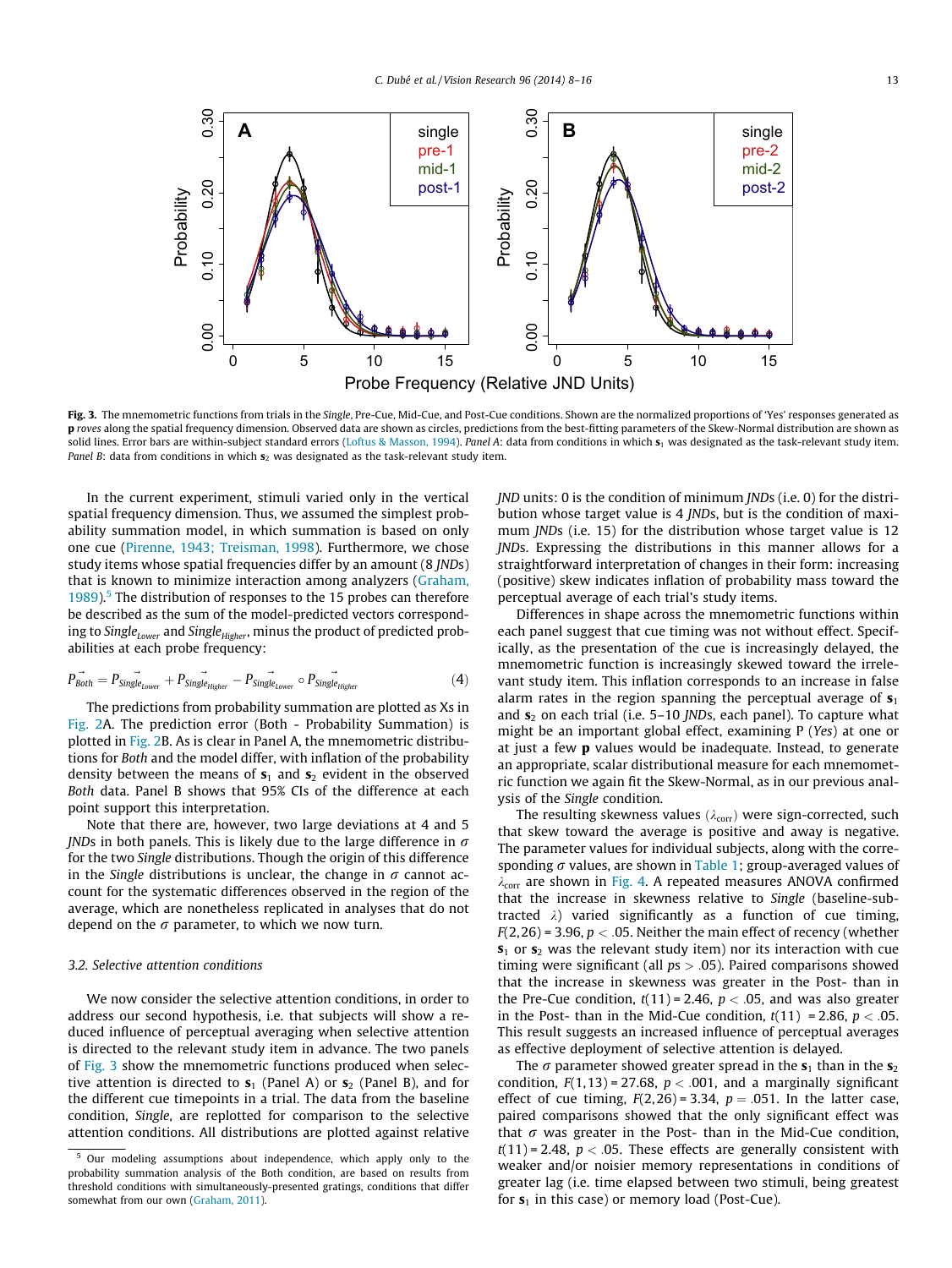#### <span id="page-6-0"></span>Table 1

Best-fitting parameters of the skew-normal distribution. Reported are parameters from fits to individual subjects, the average of those parameter values, and parameters from the fits to group average data.

| ID      | $\lambda$ Corr |         |         |         |         |         |         | $\sigma$ |       |       |        |       |         |        |
|---------|----------------|---------|---------|---------|---------|---------|---------|----------|-------|-------|--------|-------|---------|--------|
|         | Single         | Pre-1   | Mid-1   | Post-1  | $Pre-2$ | $Mid-2$ | Post-2  | Single   | Pre-1 | Mid-1 | Post-1 | Pre-2 | $Mid-2$ | Post-2 |
|         | 0.24           | 0.09    | $-0.11$ | 0.19    | 0.13    | 0.31    | 0.24    | 1.54     | 2.04  | 1.94  | 2.30   | 1.77  | 1.65    | 1.73   |
| 2       | $-0.12$        | $-0.04$ | $-0.15$ | 0.16    | 0.16    | 0.16    | 0.18    | 1.20     | 1.55  | 1.05  | 2.06   | 1.37  | 1.30    | 1.44   |
|         | $-0.13$        | $-0.42$ | 0.08    | $-0.06$ | 0.16    | $-0.02$ | 0.50    | 1.48     | 1.95  | 1.58  | 2.22   | 1.34  | 1.38    | 1.92   |
| 4       | $-0.18$        | $-0.08$ | 0.03    | 0.06    | $-0.03$ | $-0.31$ | 0.30    | 1.73     | 1.78  | 1.91  | 2.11   | 1.52  | 1.74    | 1.99   |
| 5       | 0.03           | 0.13    | $-0.12$ | $-0.01$ | 0.09    | 0.23    | 0.49    | 1.70     | 1.43  | 1.77  | 2.36   | 1.71  | 1.51    | 1.93   |
| 6       | 0.06           | 0.34    | 0.46    | 0.56    | 0.06    | 0.12    | 0.52    | 1.82     | 1.87  | 2.22  | 2.05   | 2.05  | 1.80    | 2.05   |
|         | $-0.66$        | 0.19    | $-0.38$ | $-0.03$ | $-0.22$ | $-0.27$ | $-0.01$ | 1.57     | 2.56  | 3.21  | 2.48   | 1.97  | 1.87    | 2.45   |
| 8       | $-0.26$        | 0.32    | 0.05    | 0.38    | 0.14    | 0.13    | 0.12    | 1.88     | 2.11  | 2.13  | 2.38   | 1.89  | 1.79    | 2.45   |
| 9       | $-0.25$        | 0.11    | 0.06    | $-0.30$ | 0.13    | $-0.15$ | 0.05    | 2.18     | 1.84  | 1.74  | 2.17   | 1.50  | 1.58    | 1.62   |
| 10      | 0.33           | 1.21    | 0.78    | 1.57    | 0.56    | 0.29    | 0.44    | 1.45     | 2.01  | 1.67  | 2.42   | 2.01  | 1.69    | 1.85   |
| 11      | $-0.25$        | 0.06    | 0.46    | 0.22    | 0.12    | 0.75    | 0.47    | 2.06     | 2.94  | 2.75  | 1.42   | 2.29  | 1.97    | 2.13   |
| 12      | 0.22           | $-0.13$ | 0.39    | 0.35    | 0.07    | 0.20    | 0.09    | 2.02     | 4.24  | 3.05  | 3.81   | 2.98  | 2.56    | 2.92   |
| 13      | $-0.10$        | 0.16    | 0.23    | $-0.04$ | 0.24    | $-0.34$ | 0.05    | 1.38     | 1.65  | 1.88  | 1.71   | 1.65  | 1.32    | 1.34   |
| 14      | $-0.07$        | 0.08    | 0.06    | 0.15    | 0.24    | 0.22    | 0.56    | 1.11     | 1.38  | 1.33  | 1.38   | 1.17  | 1.23    | 1.16   |
| Average | $-0.08$        | 0.14    | 0.13    | 0.23    | 0.13    | 0.09    | 0.28    | 1.65     | 2.10  | 2.02  | 2.21   | 1.80  | 1.67    | 1.93   |
| Group   | $-0.02$        | 0.02    | 0.14    | 0.18    | 0.06    | 0.06    | 0.25    | 1.62     | 1.98  | 2.01  | 2.19   | 1.74  | 1.75    | 1.93   |



Fig. 4. Mean skew (sign-corrected  $\lambda$ ) associated with condition Single and the six conditions of selective attention. Each parameter value is an average over individual-subject parameter values. The bar representing Single is shown twice in the figure in order to facilitate comparisons involving conditions in which  $s_1$  was task-relevant (left side) and conditions in which  $s_2$  was task-relevant (right side).

#### 4. Discussion

[Huang and Sekuler \(2010a\)](#page-8-0) demonstrated that irrelevant items influence VSTM responses (see also [Huang & Sekuler, 2010b\)](#page-8-0). Specifically, reproduction of remembered spatial frequency is shifted in the direction of the irrelevant item's spatial frequency. To account for this result, [Huang and Sekuler \(2010a\)](#page-8-0) proposed a model that assumes the effect operates at an early, encoding-related stage of VSTM. They hypothesized that subjects stored a weighted average of a trial's relevant and irrelevant memory items, which influenced subsequent recall in the absence of selective attention. We tested this hypothesis further, by fixing the similarity of individual study items and varying the spatial frequency match of a recognition probe. This roving probe technique allowed us to construct mnemometric functions, to which we applied a distributional analysis. This fine-grained technique allowed us to more clearly characterize the nature of the effect reported originally by [Huang and](#page-8-0) [Sekuler \(2010a\).](#page-8-0)

On each trial of our experiment, we delivered cues as to which of two study items was to be matched to the upcoming test probe. Importantly, this cue appeared either before (Pre-Cue condition),

between (Mid-Cue condition), or after (Post-Cue condition) the two study items of a given trial. Analyses of mnemometric functions showed that, in the Post-Cue conditions, lures spanning the spatial frequency range of the average of the study items produced elevated false alarm rates. This pattern was less pronounced in the Pre-Cue conditions, suggesting selective attention can be used to improve encoding of target items. Such improved encoding should reduce subjects' uncertainty regarding VSTM's contents, as well as any need to compensate for such uncertainty ([Ball & Sekuler,](#page-8-0) [1980\)](#page-8-0).

Though the effects of our attentional manipulation are clear, there were changes in variance of the Single distributions, the origin of which is not clear. Specifically,  $\sigma$  was higher for Single<sub>Higher</sub> than for  $Single_{Lower}$ . Study-test lag was equated in this condition, which involved only one study item always presented at the same timepoint in a trial. As the only factor that varies is spatial frequency of the s, it seems possible that higher spatial frequencies (which are higher above the detection threshold and, in a sense, 'stronger') produce more variable distributions of memory strength. From the standpoint of long-term recognition memory, this makes sense, as successful memory strength models in that domain typically assume that representations with higher strength are also more variable [\(Dubé et al., 2013](#page-8-0); [Wixted, 2007](#page-8-0)). Though future work will be necessary to understand the nature of this difference, we see no obvious way in which the frequency effect in  $\sigma$ could have produced the systematic effects of similarity, attention, and memory load that we observed in this experiment, especially as the critical effects we reported all involved changes in  $\lambda$ .

Our results also failed to show a strong effect in the Mid-Cue condition, which produced a distribution of responses similar to that of the Pre-Cue condition, and no significant skew. However, it is not obvious that the Pre- and Mid-Cue conditions should be expected to show large differences to begin with. That is, the Mid-Cue condition allows one of two possible advantages on a given trial: either subjects can ignore an upcoming irrelevant item  $(s<sub>1</sub>$  trials) or they can prepare to focus attention on an upcoming relevant item ( $s_2$  trials), but they cannot do both. There is thus a partial benefit on any Mid-Cue trial, while in the Post-Cue condition, neither opportunity presents itself; irrelevant items are equally likely to be attended, and subjects are unable to devote full attention to the task-relevant study item. If only one of the two scenarios provided by the Pre-Cue condition is enough to override uncertainty in VSTM's fidelity, then one would not expect a difference between the Pre- and Mid-Cue conditions. Unfortunately, the present data do not allow us to do much more than speculate on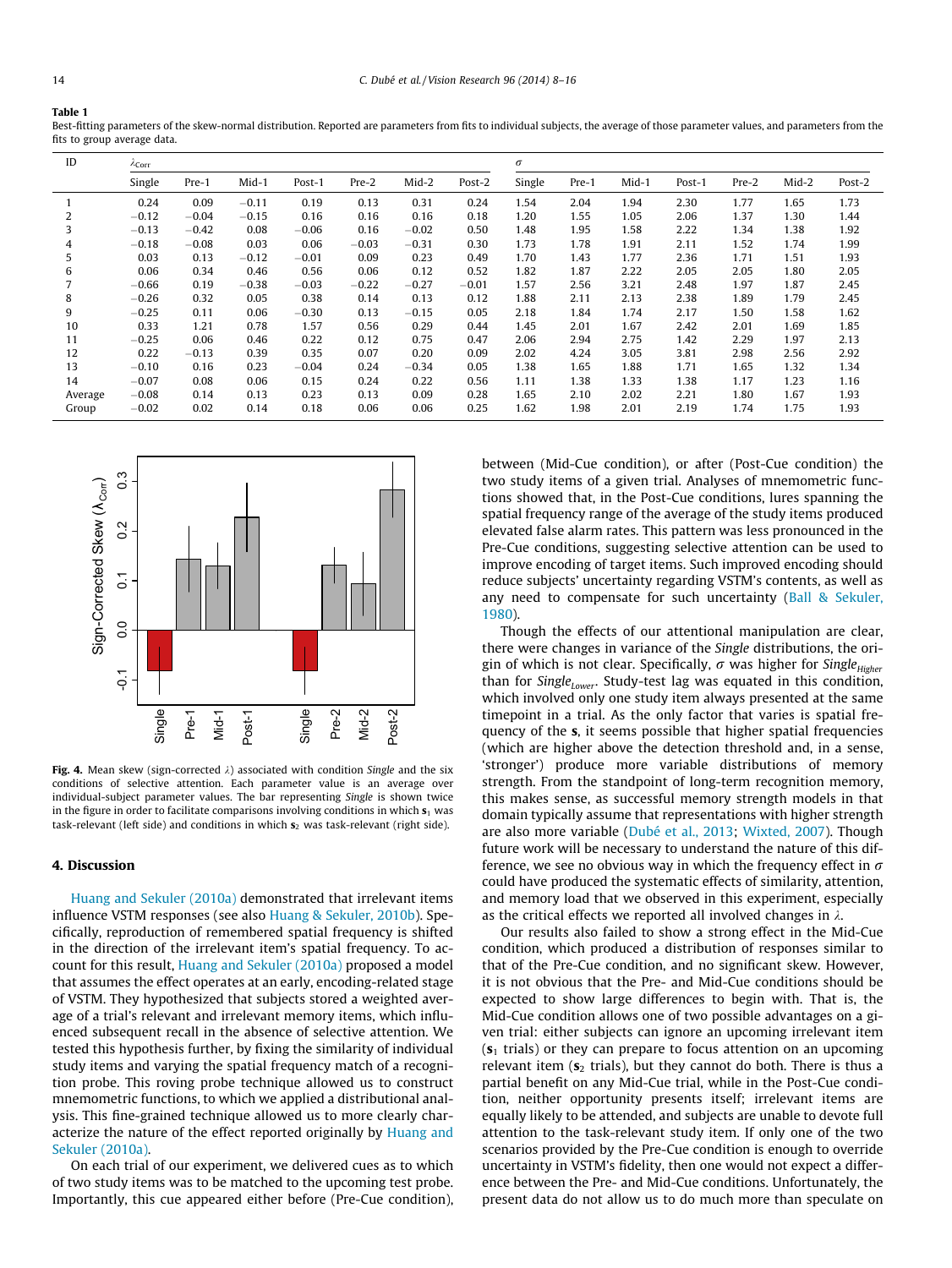the reasons for the convergence between the Pre- and Mid-Cue conditions. However, we also do not see this convergence as posing a strong challenge to our results or conclusions.

As a final caveat, we note that our results do not allow strong inferences about the mechanism by which averages influence recognition responses. It is clear that subjects, even in conditions of total ambiguity as to the relevant stimulus, do not sacrifice their representations of  $s_1$  and  $s_2$  when making recognition responses, and show low false alarm rates to Ls regardless of their spatial frequencies. This suggest that, if subjects are computing and storing perceptual averages, they are maintaining at least three memory representations on a given trial. Furthermore, if responses reflect a weighted sum of spatial frequency matches (as is assumed in global matching models such as NEMo; [Sekuler & Kahana, 2007\)](#page-8-0), the weight assigned to matches against the perceptual average is likely exceeded by the weights for matches to representations of  $s_1$  and  $S_2$ .

On the other hand, the present study does carry clear implications for models of VSTM that assume a fixed number of independent ''slots'' for memory representations ([Lee & Chun, 2001; Luck &](#page-8-0) [Vogel, 1997; Zhang & Luck, 2008, 2009, 2011\)](#page-8-0). Our findings suggest that successive incoming stimuli interact during encoding, with each stimulus' representation contributing to the computation of a perceptual average, and are not insulated via entry into separate memory slots. Although further speculation clearly requires extrapolation beyond our data, our results can easily be construed as supportive of flexible-resource models ([Bays & Husain, 2008;](#page-8-0) [Bays, Catalao, & Husain, 2011; Wilken & Ma, 2004](#page-8-0)), in which potential targets must compete for a shared resource at encoding. If this account is true, then reliance on perceptual averages may be a way for VSTM to resolve such competition. This suggests future work should examine how manipulations of selective attention affect performance measures in tasks that have been used to differentiate between VSTM models (see, e.g., [Zhang & Luck, 2009](#page-8-0)).

Our findings show that subjects compute perceptual averages within each trial. Such effects are distinct from ones that result from averaging across trials [\(Huang & Sekuler, 2010a](#page-8-0)).<sup>6</sup> However, the existence of these two effects seems to require that subjects compute and maintain separate representations of the two averages. How are subjects able to differentiate the intervals over which the two averages are computed?

A recent study by [Lohnas, Polyn, and Kahana \(in preparation\)](#page-8-0) suggests an answer. Those authors proposed a model of free recall that they referred to as the modified Context Maintenance and Retrieval Model (CMR2). They showed that the CMR2 provides a principled account of how subjects in a recall experiment can separately direct memory search to items within and across lists. CMR2 accomplishes this by assuming that events which signal a shift in test context (e.g., a recall trial between two study trials) produce distinct temporal contexts (e.g., the two study trials) to which the items that were presented at those times are associated. In our study, this would imply that each recognition event may help to insulate the current trial from previous trials, allowing computation of a perceptual average that produces effects that are distinct from across-trial effects [\(Huang & Sekuler, 2010a\)](#page-8-0).

Though the effects of perceptual averaging in our study are clear, it is also clear that averages are not the only statistics that subjects consider in VSTM tasks such as ours. For instance, several studies have demonstrated that the similarity of individual study items to one another (i.e. their homogeneity) influences subjects' willingness to make a 'Yes' response to a recognition probe (i.e. response bias). All else being equal, subjects make fewer 'Yes' responses when study item homogeneity is greater [\(Viswanathan](#page-8-0) [et al., 2010\)](#page-8-0). This suggests that the variance in items' features is also an important determinant of recognition responses. Furthermore, it has been shown that subjects' memory for serial position of individual study items is more accurate when when homogeneity of the study items is lower ([Yotsumoto et al., 2008](#page-8-0)).

Although most studies of visual recognition memory focus on discrete measures such as hits and false alarms, our focus encompassed more global assays of recognition, in particular, the distribution of false alarms across several levels of inter-item similarity. We believe that these mnemometric functions ([Sekuler](#page-8-0) [& Kahana, 2007\)](#page-8-0) provide a powerful window onto recognition memory. In the present case, they are particularly informative as to the possible origin of a false recognition in conditions involving selective attention. For example, confusion of the cued- or noncued status of the two study items could potentially have led subjects to respond "Yes" when the **p** matched the to-be-ignored stimulus. In other words, a portion of what seem to be false recognitions could have arisen had the subject failed to comply with the instruction to attend to just one of the study items. This possibility is ruled out by the mnemometric functions of the selective attention conditions. Specifically, for all conditions of selective attention, the mnemometric function approached or reached its lower limit as p deviated from the attended stimulus, demonstrating that recognition decisions were strongly influenced by the similarity of p to the relevant study item. More importantly, the false alarm rates in selective attention conditions were consistently at the lower limit when p matched the task-irrelevant study item, as can be seen in [Fig. 3](#page-5-0)'s mnemometric functions. One-sample t-tests failed to reveal any response rates above zero for probes matching the irrelevant study item, largest  $t(11) = 1.77$ ,  $p = .10$  (Pre-2 condition). The fact that subjects made essentially zero false alarms when **p** matched the task-irrelevant study item, but showed inflated false alarm rates near the average of the two stimuli, suggests that our results reflect the influence of perceptual averages, rather than an influence of the irrelevant item's representation per se.

## 5. Conclusions

Our results suggest three important facts about perceptual averaging. First, perceptual averages (at least in our task) are computed in the absence of any explicit requirement to do so. This builds on previous work examining perceptual averaging, as such studies have typically required subjects to report an estimate of the perceptual average of a given trial [\(Alvarez, 2011](#page-8-0)). Second, perceptual averages appear to be used as compensatory representations. That is, under conditions where memory representations are weaker, subjects' VSTM responses are more susceptible to the average's influence. This makes sense given previous work which has shown (i) that subjects rely on perceptual averages under conditions of stimulus uncertainty [\(Ball & Sekuler, 1980](#page-8-0); [Zanto et al.,](#page-8-0) [2013](#page-8-0)) and (ii) that perceptual averages are relatively robust to division of attention at encoding [\(Alvarez & Oliva, 2008, 2009\)](#page-8-0). Third, our study supports previous claims that perceptual averages are computed over time as well as space ([Albrecht & Scholl, 2010;](#page-8-0) [Haberman, Harp, & Whitney, 2009\)](#page-8-0).

#### Acknowledgments

Research supported by National Institutes of Health Grants MH55687, MH68404 and AFOSR Grant FA9550-10-1-0420. Some of this report is based on data collected as part of F.Z.'s

 $6$  An analysis of Yes rates as a function of Target probe similarity to the average stimulus over all trials in the Post-Cue condition failed to detect any effect of the longrange average in the present experiment. This further supports our interpretation of the within-trial effect as a perceptual averaging phenomenon.